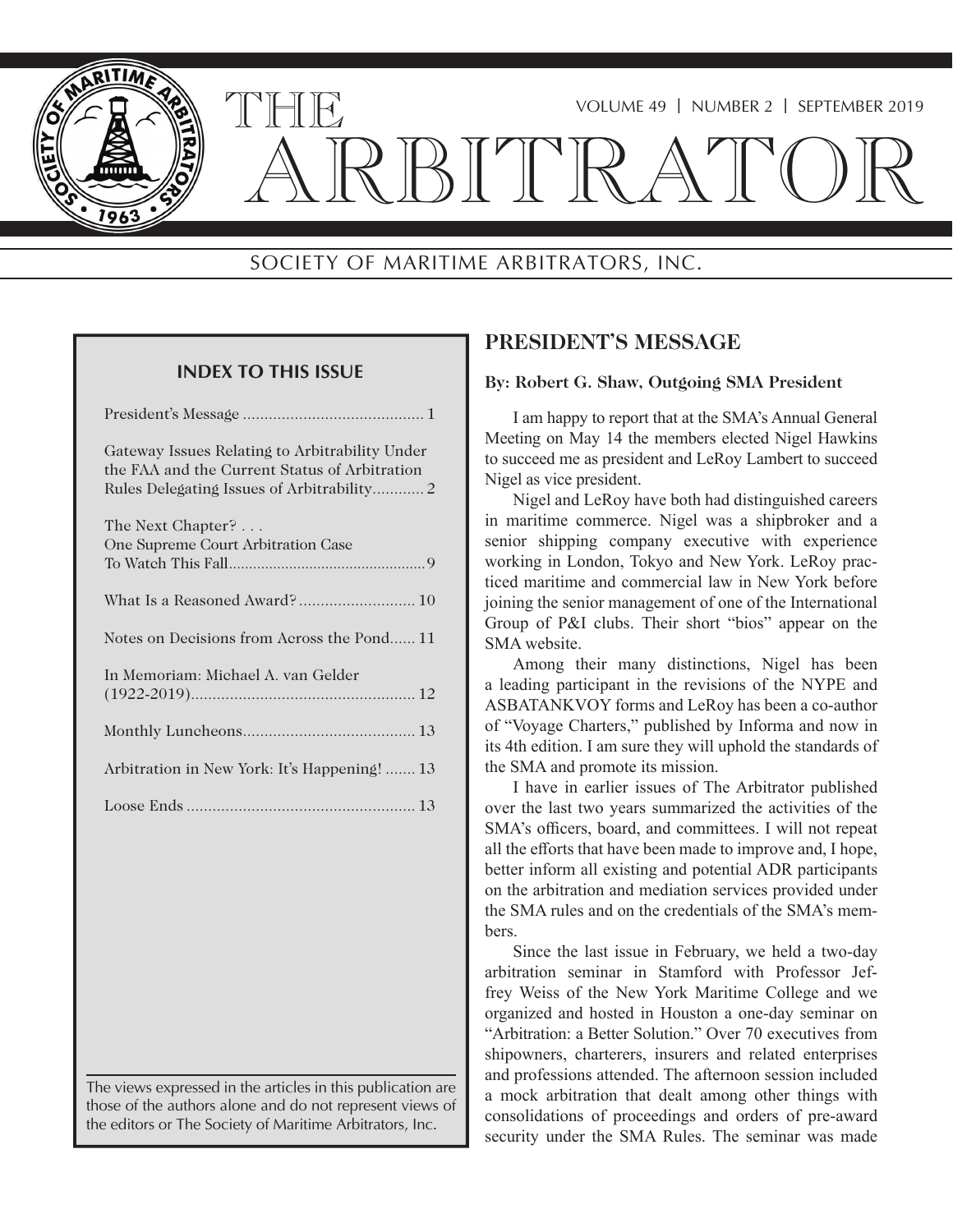possible with the financial support of many law firms with arbitration practices, P&I clubs and other industry participants for which we are very grateful.

Work continues on providing users with direct access on the SMA's website to the index and digest of nearly 4,300 awards that have been published since the founding of the SMA. The published awards that are available through Lexis and Westlaw are a resource unique to the SMA. With the index and digest, they will become even more accessible as a guide to the avoidance and resolution of maritime and commercial disputes.

I regret to report the death of Michael van Gelder, a true stalwart of the SMA. Tony Siciliano, Lucienne Bulow, and Klaus Mordhorst prepared an obituary which appears later in this issue.

It has been a pleasure for me to serve as the SMA's president over the last two years. I have been privileged to enjoy throughout the participation of the entire board of governors and committee members. I thank all of them for their collegiality, enthusiasm and dedication to the mission of the SMA and look forward to seeing the momentum continue.

#### **By: Nigel Hawkins, Incoming SMA President**

I follow in illustrious footsteps and look forward to serving the membership in continuing to search for ways to increase the reach and effectiveness of the SMA.

The SMA has a diverse membership which will help to effect the above. I therefore look forward to the assistance of the membership of the SMA in this endeavor and am sure that this will result in New York continuing to be

## THE ARBITRATOR

© 2019 The Society of Maritime Arbitrators, Inc.

This publication was created to provide you with current information concerning maritime arbitration; however, this publication was not necessarily prepared by persons licensed to practice law in a particular jurisdiction. The publisher is not engaged in rendering legal or other professional advice and this publication is not a substitute for the advice of an attorney. If you require legal or other expert advice, you should seek the services of a competent attorney or other professional.

THE ARBITRATOR (ISSN# 1946-1208) is issued 2-3 times a year; published by The Society of Maritime Arbitrators, Inc., One Penn Plaza, 36th Floor, New York, NY 10119. The publication is posted on our website and the subscription is free. To join our mailing list, please register your email address at http//www.smany.org.

GENERAL PHOTOCOPY NOTICE: You may reproduce any portion of the publication provided that proper attribution is included if the reproduction is published elsewhere.

one of the leading arbitral centers of the world. The SMA pioneered the use of the shortened arbitration procedure; likewise, the SMA was innovative in the ordering of security in arbitrations. The SMA will therefore continue to study further innovations which will assist the maritime and commercial community.

I thank Robert Shaw for his leadership and especially his calm and steady hand at the tiller of the SMA. Finally, I look forward to working with my fellow Governors and all members in the years ahead.

# **GATEWAY ISSUES RELATING TO ARBITRABILITY UNDER THE FAA AND THE CURRENT STATUS OF ARBITRATION RULES DELEGATING ISSUES OF ARBITRABILITY**

## **By: Jay Paré, Partner, McLaughlin & Stern, New York**

The cases below discuss the frequently confusing subject of whether a court or arbitrators will decide threshold issues of arbitrability under the Federal Arbitration Act, 9 U.S.C., §1 et seq. ("FAA"). As will be noted, this subject has come up repeatedly before the United States Supreme Court (the "Court"), and there is frequently sharp disagreement among members of the Court.

*1) Who Decides Issues of Fraud in the Inducement of a Contract Containing an Arbitration Clause?*

*Prima Paint Corp. v. Flood & Conklin Mfg. Co.,* 388 U.S. 395 (1967)

Prima Paint bought Flood and then discovered it was insolvent and claimed rescission. Flood sought to arbitrate under the arbitration clause in the contract. Prima claimed that the contract was invalid because of fraud in the inducement and urged there was no right to arbitrate.

The Court ruled that the attack concerning arbitration goes to the "contract as a whole" and not to the arbitration clause itself, saying the arbitration clause is a "severable" agreement from the rest of the contract and it is entitled to enforcement. The Court ruled that issues of fraudulent inducement and its effect are for the arbitrators to decide.

Justice Black, in dissent, wrote that he was "by no means sure that forcing a person to forego his opportunity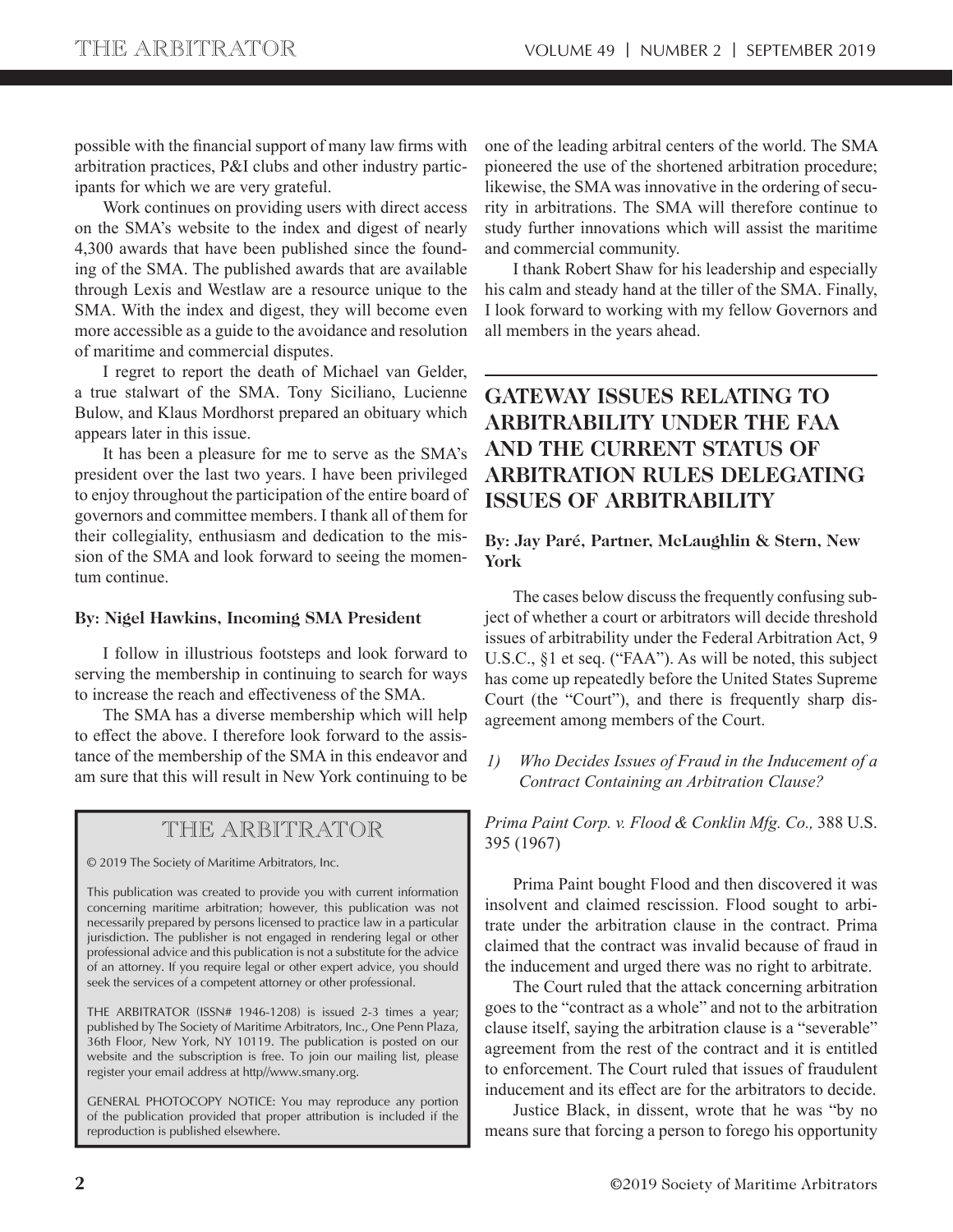to try his legal issues in courts where, unlike the situation in arbitration, he may have a jury trial and right of appeal, is not a denial of due process of law." He found it "fantastic" that, under the majority's ruling, arbitrators would then be deciding narrow legal issues when they are not likely to be trained as lawyers and their rulings would not be subject to review. He also noted that the issue of the validity of the contract should be a matter of state law and, under the applicable state law, no contract existed and there should hence have been nothing to arbitrate. He further complained that the majority created new substantive federal law concerning arbitrability despite the clear legislative history showing that existing law was not to change in any way. Finally, Justice Black noted the following:

The only advantage of submitting the issue of fraud to arbitration is for the arbitrators. Their compensation corresponds to the volume of arbitration they perform. If they determine that a contract is void because of fraud, there is nothing further for them to arbitrate. I think it raises serious questions of due process to submit to an arbitrator an issue which will determine his compensation. *Tumey v. Ohio,* 273 U.S. 510.

*2) Who Decides Whether a Contract with an Arbitration Clause Was Agreed To?*

*Interocean Shipping Co. v. National Shipping & Trading Corp.,* 462 F.2d 673 (2d Cir 1972)

The parties negotiated for a fixture for a vessel which included an arbitration clause. One side claimed there was no final fixture and backed out. It also claimed that the broker had no authority to act for it and hence the broker could not conclude an agreement. The other side demanded arbitration. The court ruled that there was an issue as to whether there was an agreement to arbitrate and hence a trial must decide this. The court did not mention *Prima Paint*.

## *Par Knit Mills, Inc. v. Stockbridge Fabrics Co.,* 636 F.2d 51 (3d Cir. 1980)

Invoices with arbitration clauses were sent reflecting sales and were signed by the production manager. Disputes arose and it was urged the invoices were not contracts and that the production manager had no authority to agree. The court said that before a party can be ordered to arbitrate "and thus deprived of his day in court," there should be "an express, unequivocal agreement to that effect." In the event of doubt, this issue must be submitted to a jury. *Prima Paint* was not discussed.

## *Three Valleys Municipal Water District v E.F. Hutton & Co.,* 925 F.2d 1136 (9th Cir. 1991)

Customers made claim against their broker for loss of 6 million dollars. The broker sought to arbitrate under the arbitration clause in customer agreements. The customers urged that the person who purportedly signed the agreements on their behalf had no authority to do so. The court ruled that Prima Paint did not apply and distinguished that case as involving merely a "voidable" contract. It said "because an 'arbitrator's jurisdiction is rooted in the agreement of the parties . . . a party who contests the making of a contract containing an arbitration provision cannot be compelled to arbitrate the threshold issue of the existence of an agreement to arbitrate. Only a court can make that decision."

## *Sphere Drake Insurance Ltd. v. Clarendon National Insurance Co.,* 263 F.3d 26 (2d Cir 2001)

Disputes arose under reinsurance contracts where one side claimed rescission and urged, as to one contract, the agent exceeded his dollar authority and, as to five other contracts, that they were so unreasonable that it was clear they were not authorized and that the agent working on its behalf was double dealing. The contracts provided for arbitration of disputes "including but not limited to any controversy as to the validity of the Reinsurance…" The court ruled that, as to the one contact, there was sufficient evidence shown so as to put the making of that contract in issue. It said that this raises the issue of whether that contract is "void" and that this issue must be decided by the court. As to the other 5 contracts, the court said that under relevant state law the issue of whether the agent was double dealing only raised an issue as to whether those contracts were "voidable" and, hence, this issue was for arbitrators to decide. The court conceded that this distinction had a "metaphysical ring."

#### *3) Who Decides the Scope of Issues Subject to an Arbitration Clause?*

*AT&T Technologies, Inc. v. CWA,* 475 U.S. 643 (1986)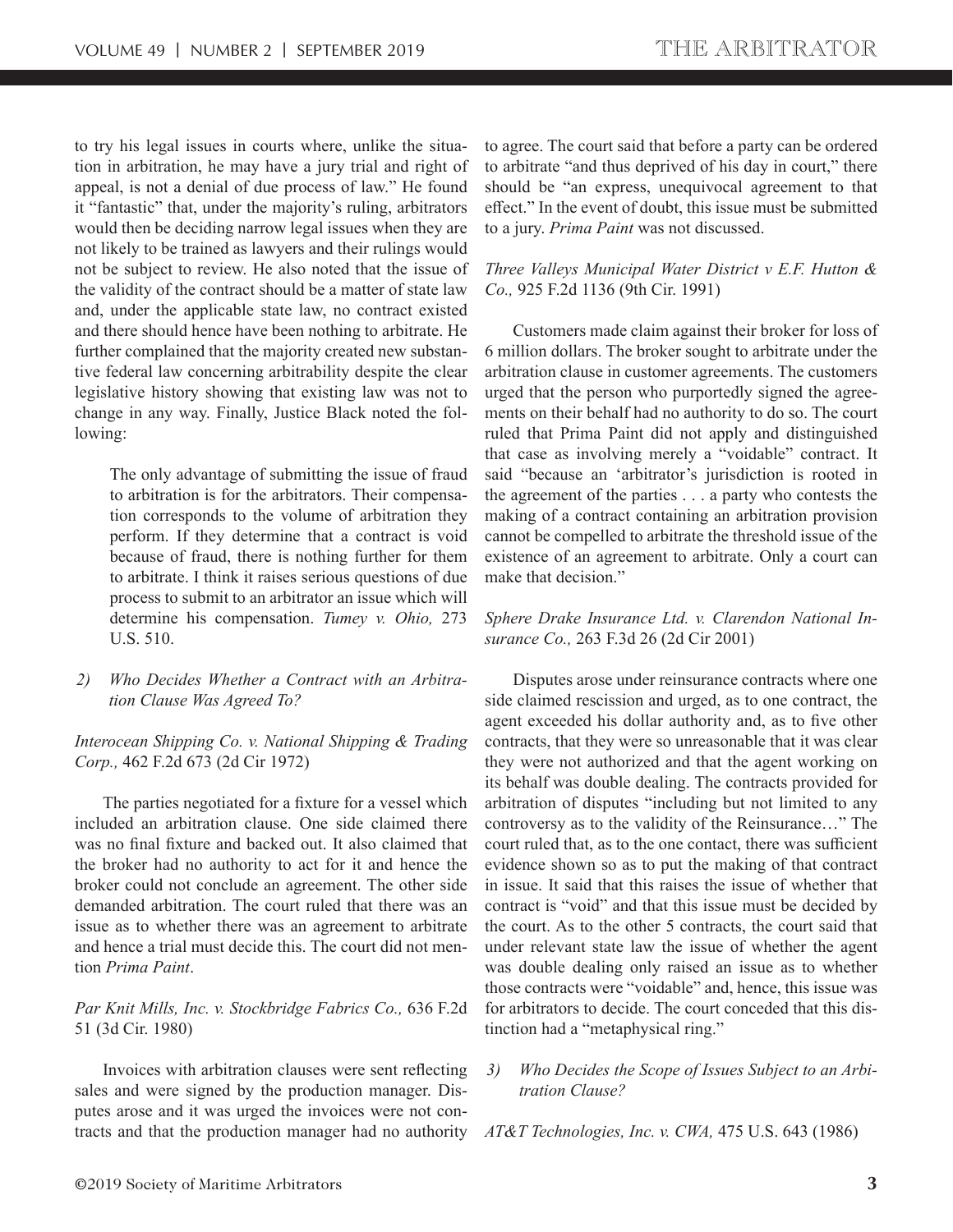AT&T fired 79 workers. The union demanded arbitration under a collective bargaining agreement. AT&T challenged the arbitration claiming that this particular dispute was not covered by arbitration. The District Court ruled the coverage issue was for the arbitrators to decide and the Seventh Circuit affirmed. The Court reversed, noting "[t]he willingness of parties to enter into agreements that provide for arbitration of specified disputes would be 'drastically reduced,' however, if a labor arbitrator had the 'power to determine his own jurisdiction.'"

It is now generally well accepted that doubts concerning the scope of an arbitration clause are resolved in favor of arbitration.

*4) When Are Issues of Arbitrability Delegated to Arbitrators?—The "Clear and Unmistakable" Rule*

*First Options of Chicago, Inc. v. Kaplan,* 514 U.S. 938 (1995)

In this case, the MKI company had agreed to certain work out terms with First Options, a company that cleared trades on the Philadelphia Stock Exchange, in an agreement that contained an arbitration clause. MKI fell into default under the agreement, and First Options proceeded to arbitration against MKI. First Options also proceeded in the arbitration against Mr. and Mrs. Kaplan, who owned MKI, but who had not signed the agreement with the arbitration clause. The arbitrators found against both MKI and Mr. and Mrs. Kaplan personally who then challenged the award. The District Court found against the Kaplans, but the Third Circuit reversed and vacated the award against them. The Court granted cert and discussed standards of review which required discussion of the underlying arbitrability issues.

During the course of its opinion the Court said: "Courts should not assume that the parties agreed to arbitrate arbitrability unless there is 'clear and unmistakable' evidence that they did so." It contrasted this presumption with the opposite presumption when it came to deciding issues of the scope of arbitration in those cases where there clearly is an agreed arbitration clause. The court concluded on the basis of the "record before us" that First Options cannot show the Kaplans clearly agreed to have the arbitrators decide arbitrability. The Court therefore found that the issue of whether the Kaplans had agreed to have the arbitrators decide issues of arbitrability was subject to a plenary review (and not just a deferential review of an award by arbitrators) and, hence, the decision of the

Third Circuit in this regard was affirmed. The Court also noted: "…the basic objective in this area is not to resolve disputes in the quickest manner possible, no matter what the parties' wishes…but to ensure that commercial arbitration agreements, like other contracts, 'are enforced according to their terms.'"

Significantly, under First Options, there is now a "reverse presumption" that issues of arbitrability are to be viewed as not delegated to arbitrators absent "clear and unmistakable" evidence.

#### *5) Who Decides Issues of Time Bar?*

#### *Howsan v. Dean Witter Reynolds, Inc.,* 537 U.S. 79 (2002)

A client sued its broker for misrepresentation concerning limited partnership investments. The broker sought to have the court dismiss the claim on the basis that the NASD rules which included a rule providing that no dispute "shall be eligible for submission to arbitration… where six (6) years have elapsed from the occurrence or event giving rise to the…dispute." The Court (per Justice Breyer), reviewing past cases, said that some "gateway" questions of "arbitrability" are for courts and some are for arbitrators. The Court, unhelpfully it would seem, suggested that courts should decide issues of arbitrability where the "contracting parties would likely have expected a court to have decided the gateway matter," and not an arbitrator. It said such cases have included questions of whether a corporate successor should arbitrate and questions interpreting whether a particular issue falls within the scope of an arbitration clause. By contrast, the Court said that there are other arbitrability issues which contracting parties would expect to be decided by arbitrators. This includes "procedural" issues and issues of "waiver, delay, or a like defense to arbitrability." In the light of this precedent, the Court ruled that the NASD time limit rule "is a matter presumptively for the arbitrator, not for the judge."

## *6) Who Decides Whether Arbitration May Proceed by Class? — Chapter 1: Arbitrators Decide*

#### *Green Tree Financial Corp. v. Bazzle,* 539 U.S. 444 (2003)

This case indicates the fracturing of the Court on questions of arbitrability. Justice Breyer wrote the plurality opinion which was joined by Justices Scalia, Souter and Ginsburg. Justice Stevens concurred with the result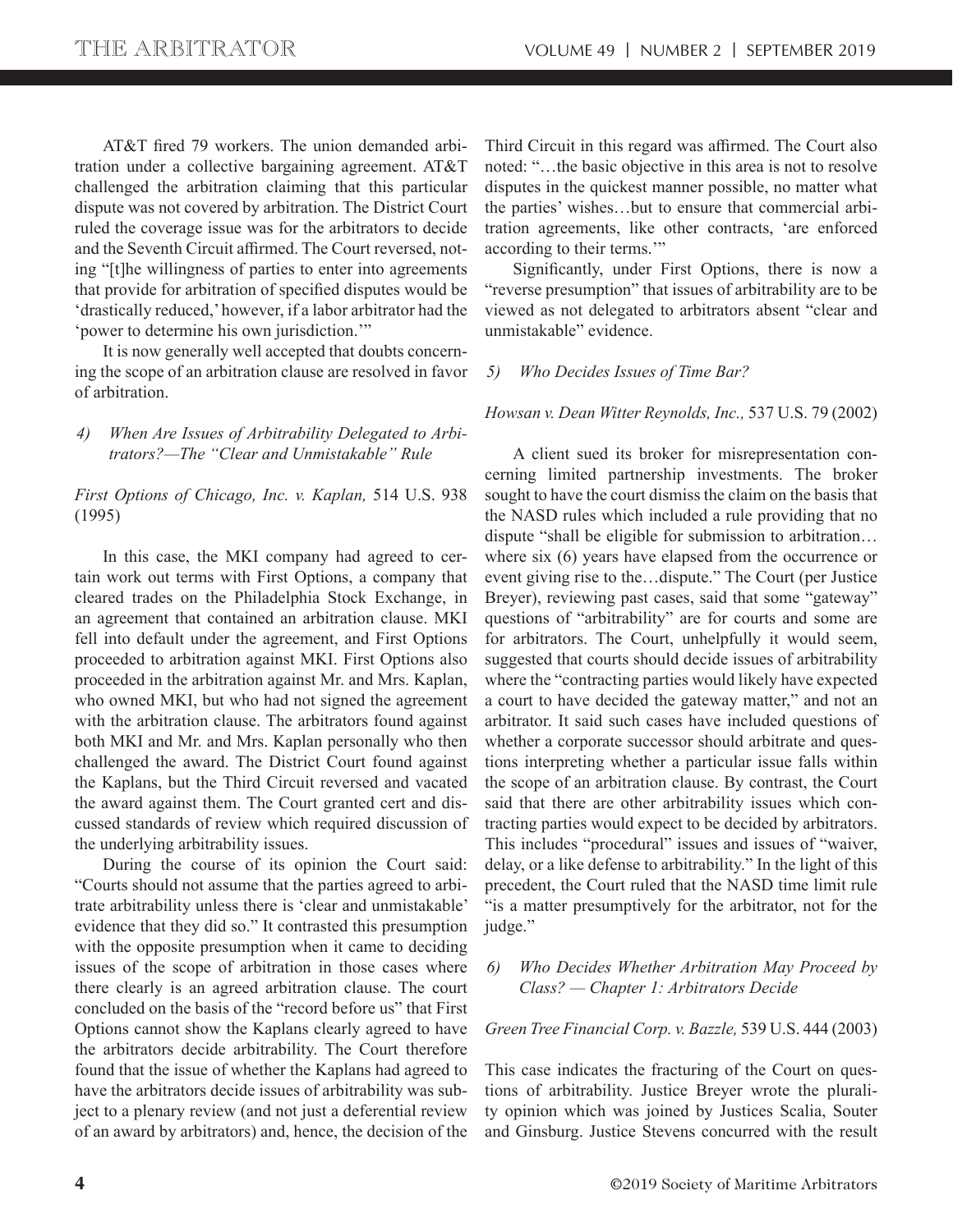in remanding the case but did not endorse the rationale in the plurality opinion and added his own views. Justice Rehnquist wrote a dissent which was joined by Justices O'Connor and Kennedy. Justice Thomas, in line with his prior opinions, did not think the Federal Arbitration Act precedents should apply to a case subject to state law.

In this case the customers of a lending institution filed suit for failure of the lender to provide legally required forms. The customers sought to have the action certified as a class action. The lending institution objected and pointed out the loan required arbitration and that this was inconsistent with class actions. The South Carolina Supreme Court, deciding the issue on South Carolina law made applicable in the loan agreement, found that the arbitration clause was silent on the availability of a class action/arbitration and, under its law, ordered that the arbitration proceed as a class. The Court plurality, noting the agreement was silent, but viewing the issue as a procedural one for the arbitrator to decide, ordered that the case be remanded to the South Carolina court for it to direct that the arbitrator decide if the arbitration should proceed by class participation. Justice Rehnquist's dissent urged that proceeding by a class arbitration was inconsistent with the implications in the arbitration agreement.

*7) Who Decides Whether Arbitration Proceeds Where Contract Is Purportedly Void Ab Initio on Grounds of Fraud and Usury?*

*Buckeye Check Cashing, Inc. v. Cardegna,* 546 U.S. 440 (2006)

In this case customers of a check cashing company sued the company on grounds of fraud and usury. The defendant, relying on an arbitration clause, sought to have the case dismissed pending arbitration. The customer/ plaintiffs objected urging that, under Florida law (made applicable in the agreement), the contract was void on the grounds of illegality and, hence, the contract should be treated as a nullity and the arbitration clause of no relevance. The lower Florida state court thought the court should decide the issue, the appellate court thought the arbitrator should decide the issue and the Florida Supreme Court, on the basis of Florida law, found the contract illegal and unenforceable.

Justice Scalia, writing for the majority and echoing *Prima Paint*, considered that there are only 2 types of challenge to an arbitration agreement—those which challenge the arbitration clause itself and those that challenge the "contract as a whole." He considered the challenge to the arbitration clause here as one challenging the "contract as a whole." On the basis of Prima Paint, he ruled that such a challenge to the contract as a whole was for the arbitrator to decide. He also noted that on the basis of the Court's prior opinion in *Southland Corp. v. Keating*, 465 U.S. 1 (1984), the issue of the enforceability of an arbitration clause subject to the Federal Arbitration Act was governed by federal arbitration law and not by state law. Justice Thomas dissented on this last point.

It will be noted that this case seems incompatible with the Second Circuit's Sphere Drake decision discussed above which sought to distinguish between "void" and "voidable" contracts.

### *8) Who Decides Whether Arbitration May Proceed by Class? — Chapter 2: Court Decides*

*Stolt-Nielsen S.A. v. AnimalFeeds Int'l Corp.,* 559 U.S. 662 (2010)

In this case the Court seemingly altered its views on the availability of class actions in arbitration from its prior decision in *Bazzle*.

Following price fixing investigations against parcel tanker owners by the Department of Justice, parcel tanker charterers brought purported class action suits in various jurisdictions. In one such case in Connecticut the district court ruled that these claims were not subject to arbitration. The Second Circuit reversed, holding the actions were subject to arbitration. The various suits were then consolidated with the Connecticut action.

Animal Feeds, the original plaintiff, then sent a demand for class arbitration in New York. The parties agreed, in a supplemental agreement that the question of whether the arbitration could proceed by class was for the arbitrators, who were to follow AAA class arbitration rules. The arbitrators, thinking they were following the decision in *Bazzle*, ruled in a partial final award that, because the arbitration clause was broad and because there was no prohibition against class arbitrations, the case could proceed by class arbitration. The arbitrators then stayed proceedings pending judicial review.

The District Court vacated the award on the grounds of manifest disregard of the law because the arbitrators had failed to follow choice of law rules which would have led to application of federal maritime law, including custom and usage. The Second Circuit reversed, finding no manifest disregard of the law and affirmed the award.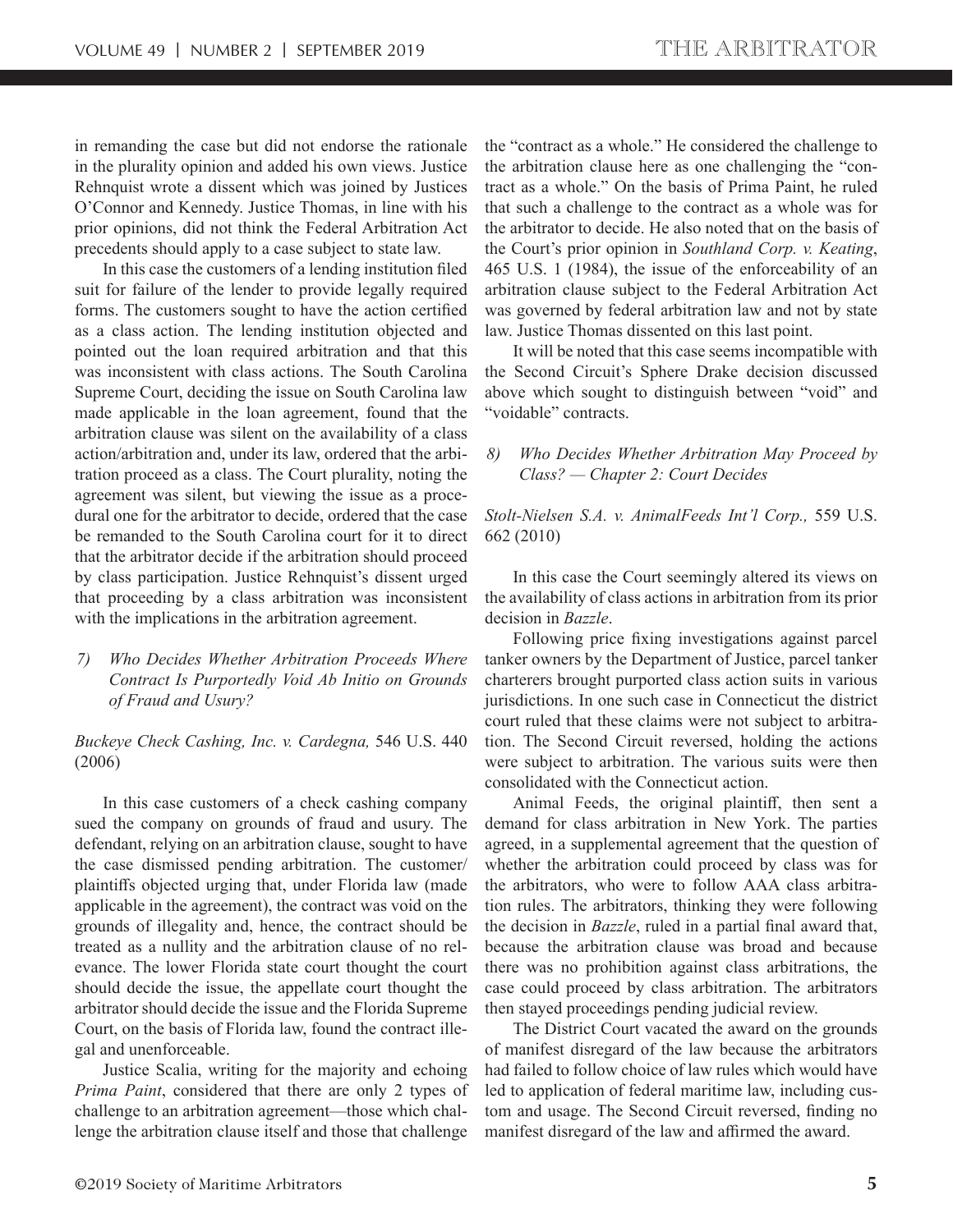The Court granted cert. In a 5-3 decision (Sotomayor not participating) the Court found that the award of the arbitrators was not rooted in the agreement of the parties but, instead, in public policy considerations adopted by the arbitrators which viewed class arbitrations as "beneficial." The Court therefore ruled that the arbitrators, in following their own policy choices, had exceeded their power under the Federal Arbitration Act and vacated the award. The Court suggested that the panel had misinterpreted *Bazzle* to mean that, absent a prohibition of class arbitration, arbitrators were free to find that they may proceed by class. The Court then proceeded to "decide the question originally referred to the panel."

The Court began this analysis by revisiting its decision in *Bazzle* which the Court thought had "confused" the arbitrators. It noted that *Bazzle* was only a plurality opinion and said that *Bazzle* had not decided "the rule to be applied in deciding whether class arbitration is permitted" and that the Court would "turn to it now." It acknowledged that its past decisions had left certain "procedural matters" to be decided by arbitrators. It ruled, however, that class arbitrations were not merely procedural. Agreements to arbitrate included who was to be a party to the arbitration and bilateral arbitrations, which identified the parties who were to arbitrate, were fundamentally different from class arbitrations. It concluded that, absent an affirmative agreement, class arbitrations were incompatible with bilateral agreements to arbitrate.

Justice Ginsburg, joined by Justices Stevens and Breyer, wrote a strong dissent, noting that the parties had agreed in a supplemental agreement, to have the arbitrators decide whether the arbitration could proceed by class and that the arbitrators had simply made an award as they had been specifically empowered to do. She was also critical of the Court taking review of an interim award and critical that the Court had decided the issue rather than remanding it to the arbitrators.

*9) Who Decides Whether Arbitration Proceeds If the Arbitration Clause Itself Is Purportedly Unconscionable and Issues of Contract Being Void or Voidable Have Been Delegated to the Arbitrators?*

*Rent-A-Center, West, Inc. v. Jackson,* 561 U.S. 63 (2010)

This case again highlights the sharp division of thought by members of the Court on issues of arbitrability. The decision was 5-4 with strong dissent by Justice Stevens who was joined, in dissent, by Justices Ginsburg, Breyer and Sotomayor.

In this case Antonio Jackson filed an employment discrimination case against his employer alleging breach of federal law. The employer sought to have the case dismissed on the grounds of an arbitration clause. Jackson urged that under Nevada law the arbitration clause itself was procedurally and substantively unconscionable. This seemingly hit the mark of posing a challenge to the arbitration clause itself and not to the contract as a whole and, hence, rendering the issue one for the courts to decide. Justice Scalia, writing for the majority, however, had a different view. The arbitration clause in that case contained a sub-clause stating: "the Arbitrator shall have exclusive authority to resolve any dispute relating to the . . . enforceability of this Agreement including, but not limited to any claim that all or any part of this Agreement is void or voidable." Justice Scalia referred to this as the "delegation" provision since it delegated such issues of arbitrability to the arbitrators. Justice Scalia viewed the delegation provision as a clause separate and apart from the arbitration clause itself, relying on the concept of "severability" from *Prima Paint*. He then ruled that Jackson had failed to challenge the delegation clause itself and had only attacked the arbitration clause "as a whole." He viewed Jackson's failure to urge that the delegation clause itself as unconscionable was fatal to his claim that a court should decide this issue. The Court therefore ruled that the issue of the enforceability of the delegation clause was for the arbitrator to decide and remanded the case to the Ninth Circuit.

The dissent sharply challenged the approach of the majority and outlined that neither party had urged the reasoning adopted by the Court. It viewed the Court's prior opinions as relegating to the courts "questions regarding the existence of a legally binding and valid arbitration agreement." It further reasoned that, while it was possible to delegate such issues to arbitrators, under *First Options,*  any such delegation had to be "clear and unmistakable." Here, it considered there was no "clear and unmistakable" delegation agreement since Jackson, in fact, urged that the arbitration clause was procedurally and substantively unconscionable and, hence, this undermines any notion that he clearly and unmistakably agreed to have arbitrators decide arbitrability. In the dissent's view, the issue was whether there was a clear and unmistakable delegation and this was for the courts, not the arbitrators to decide. Finally, the dissent compared Justice Scalia's severability analysis as akin to "Russian nesting dolls" and suggested this "new layer of severability" missed the larger issue of whether there is a "discrete challenge" to the existence of an agreement to arbitrate.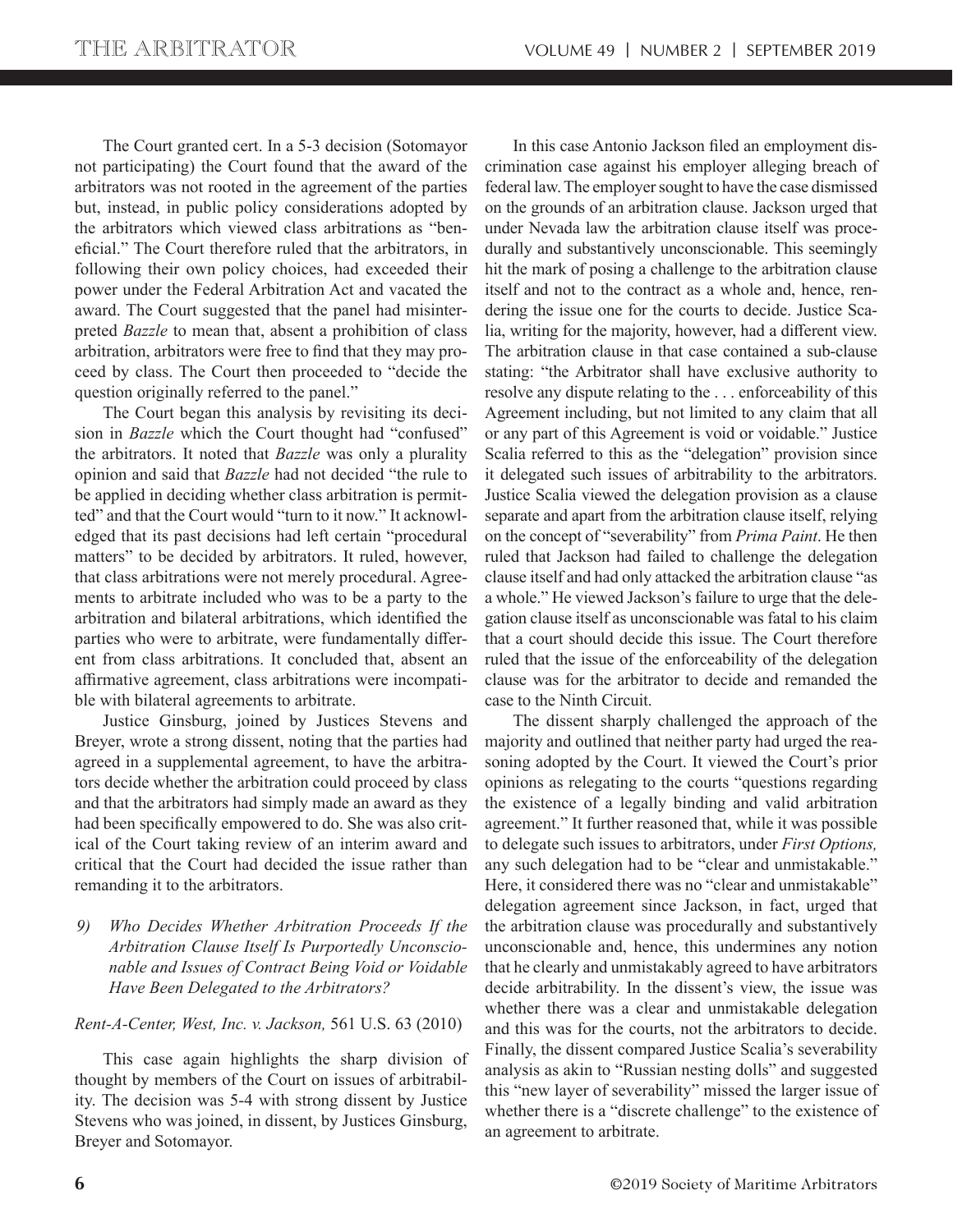*10) Who Decides Arbitrability of Class Action Where Parties Agree the Arbitrator May Do So —Chapter 3: Arbitrator Decides, But . . . Does It Bind Absent Class Members?*

#### *Oxford Health Plans v. Sutter,* 559 U.S. 564 (2013)

In this case doctors commenced a class action in state court against a health provider. The health provider claimed a right to arbitration. The parties then agreed the arbitrator could decide whether a class proceeding was arbitrable. He decided it was and the health provider moved to vacate the award on the grounds that the arbitrator exceeded his power. The Court ruled that parties could, as here, specifically delegate arbitrability of class cases to an arbitrator and that here the arbitrator had not exceeded his authority. Disturbingly, the Court indicated that the arbitrator may have been wrong but had not exceeded his power. In a concurring opinion, Justice Alito, joined by Justice Thomas, opened the proverbial "can of worms" by outlining that the arbitrator's award could not bind absent members of the class. He further noted that this gave an unfair advantage to absent members who could sit on the sideline and see how the arbitrator ruled and, if they did not like the result, could proceed separately. This seems to open a new, unchartered chapter in class arbitrability issues.

*11) Can Court Not Send Case to Arbitrators, Despite Delegation Clause, If Court Considers a Particular Claim for Arbitration "Wholly Groundless"?*

*Henry Schein, Inc. v. Archer & White Sales, Inc.,* 139 S.Ct. 524 (2019)

Compared to the internecine warfare among Justices in cases like *Green Tree Financial* and *Rent-A-Center,* the issue in this case was mild and the opinion unanimous. The plaintiff had brought suit for defendant's alleged violations of federal and state anti-trust laws. Defendant sought to stay the action on the basis of an arbitration clause. The arbitration clause called for arbitration of "any dispute arising under or related to this Agreement" but contained exceptions for "actions seeking injunctive relief." Part of what the plaintiff sought was injunctive relief. Of particular note was one of the rules of the American Arbitration Association which provides that "arbitrators have the power to resolve arbitrability questions."

The narrow issue in the case arose out of a split in the

circuits. Some circuits, when faced with a provision that delegates issues of arbitrability to arbitrators "nonetheless will short-circuit the process and decide the arbitrability question themselves if the argument that the arbitration agreement applies to the particular dispute is 'wholly groundless.'" In that case the District Court and the Fifth Circuit had found the argument in favor of arbitration was "wholly groundless," presumably because the arbitration clause contained exceptions where injunctive relief was sought. The decision in Henry Schein was that the "wholly groundless" exception is inconsistent with basic principles of what parties may agree to respecting arbitrability and, hence, that no such exception should exist. The Court therefore vacated the ruling of the Fifth Circuit and remanded the case for the Fifth Circuit to decide whether the parties had agreed to delegate the issue of arbitrability to the arbitrators (which the Fifth Circuit had not decided). In doing so, however, the Court said "We express no view about whether the contract at issue in this case in fact delegated the arbitrability question to an arbitrator….Under our cases, courts 'should not assume that the parties agreed to arbitrate arbitrability unless there is clear and unmistakable evidence that they did so.'" The interesting but yet unanswered question is whether the (possibly unknown) delegation of arbitrability issues in the AAA rules satisfies the "clear and unmistakable" requirement for a delegation.

*12) Arbitration Rules Granting Arbitrators Jurisdiction to Correct "Computational Errors"*

*Crédit Agricole Corporate and Investment Bank v. Black Diamond Capital Management, LLC* (Magistrate Kevin Fox; 18 Civ 7620; March 22, 2019)

In this case the arbitrator made a correction to her final award in an amended award. AAA Rule 8 allows the arbitrators to interpret the AAA rules and AAA rule 50 allows the arbitrator to correct "computational errors." Here, the amended award changed the computation of interest from compound interest to simple interest and credited payments from the principal amount due instead of from principal and interest. The court considered that these changes did not correct "evident material miscalculation of figures" and amounted to legal changes to the original award. As such, the court considered the arbitrator had no jurisdiction to amend the original award and that the amended award amounted to a violation of the "manifest disregard of the law" standard and hence vacated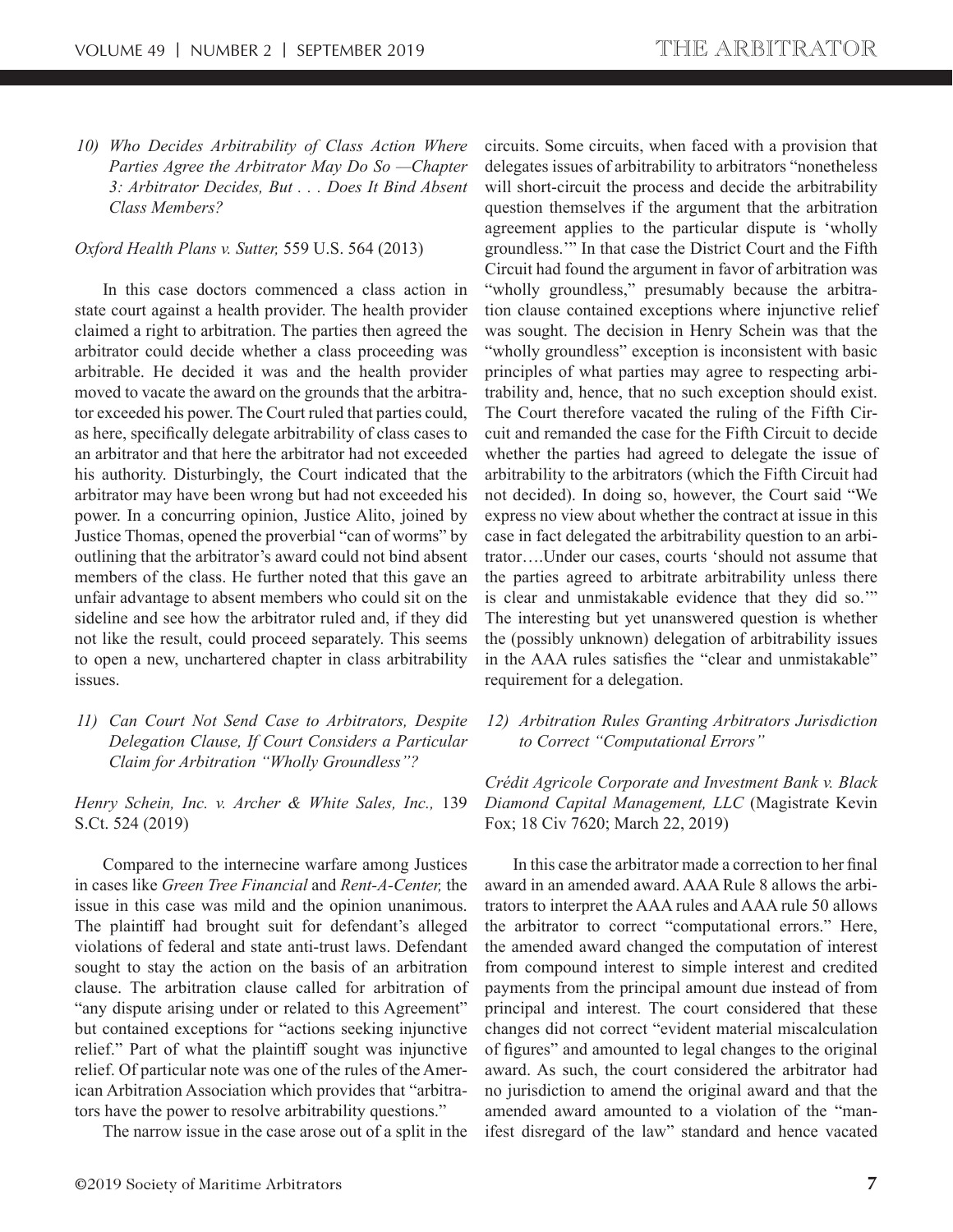the amended award. This is arguably incorrect. First, the court used the wrong standard. The "evident material miscalculation of figures" standard is for a court to employ under FAA Section 11(a). As to the arbitrator's interpretation of AAA Rules 8 and 50, this is arguably governed by the principle that doubts concerning the scope of an arbitration clause should be resolved by a court in favor of arbitration. See Point 3 above.

## *13) Class Arbitration Where the Arbitration Clause is Ambiguous*

#### *Lamp Plus, Inc. v. Varela* (587 U.S., (2019)

In this case there was again sharp division among members of the Court, as reflected in its six separate opinions.

A hacker, impersonating a Lamp Plus, Inc. official, obtained tax information concerning approximately 1,300 Lamp Plus employees. As a result, a fraudulent tax return was filed on behalf of one such employee, Mr. Varela, who then filed a class action against Lamp Plus. Lamp Plus moved to stay the action on the grounds of an arbitration clause in the employment contract. The district court found that the matter was subject to arbitration under the contract but also found that the arbitration clause was ambiguous as to whether it was broad enough to permit class arbitration. It eventually reasoned that, under principles of *contra proferentum*, the clause should be interpreted against Lamp Plus, the drafter, and hence ordered the case to arbitration on a class basis. The Court of Appeals for the Ninth Circuit affirmed. On writ of certiorari to the Court, it reversed, with the majority holding that class arbitration could not be ordered where the arbitration clause was ambiguous and that federal law (created by this opinion) trumped the *contra proferentum* rule of construction and required clear agreement on allowing class arbitration, without reliance on that rule of construction to arrive at this result. Justice Ginsburg, writing one of four dissents in the case, complained "how treacherously the Court has strayed from the principle that 'arbitration is a matter of consent, not coercion,'" pointing out that the employee, Valera, had had no real choice in agreeing to the employer's arbitration clause. She and other dissenters also urged that the FAA was designed to have arbitration clauses enforceable between business entities but was never meant to force parties of unequal bargaining power to arbitrate.

## *Postscript—The Status of Incorporation of Institutional Arbitration Rules that Contain Delegation Provisions Delegating Issues of Arbitrability to Arbitrators*

As of April 2019, whether incorporation of institutional arbitration rules that contain provisions which delegate all issues of arbitrability to arbitrators constitutes a "clear and unmistakable" agreement by the parties to so delegate arbitrability is unclear. Many thought that this issue would be resolved in the recent Schein and Lamp Plus decisions, but it was not. Some federal courts of appeal have ruled that such incorporation meets the "clear and unmistakable" rule in some instances. See *Oracle Am., Inc. v. Myriad Group, A.G.,* 724 F.3d 1069, 1074- 1075 (9th Cir. 2013); *Petrofac, Inc. v. DynMcDermott Petroleum Operations Co.,* 687 F.3d 671, 675 (5th Cir. 2012); *Fallo v. High-Tech Inst.,* 559F.3d 874, 878 (8th Cir. 2009); *Awuah v. Coverall N. Am., Inc.,* 554 F.3d 7, 11 (1st Cir. 2009); *Qualcomm Inc. v. Nokia Corp.,* 466 F.3d 1366, 1373(Fed. Cir. 2006); *Terminex Int'l Co. v. Palmer Ranch LP,* 432 F.3d 1327, 1332 (11th Cir. 2005); *Contec Corp. v. Remote Solution Co.,* 398 F.3d 205, 208 (2d Cir. 2005). At least one other court has disagreed. See *Quilloin v. Tenet Health System Philadelphia, Inc.,* 673 F.3d 221, 225-6, 230 (3d Cir. 2012). See also *Riley Mfg. Co. v. Anchor Glass Container Corp.,* 157 F.3d 775 & n. 1, 780 (10th Cir. 1998) and compare with *Dish Network v. Ray,* 2018 WL 3978537 (10th Cir. Aug. 21, 2018). However, several federal courts of appeal have held that a contractual incorporation clause does not, absent more specificity, render the arbitrability of class actions subject to arbitration. See *Chesapeake Appalachia LLC v. Scout Petroleum LLC,* 809 F.3d 746, 2016 WL 53860 (3d Cir. 2016). Accord *Reed Elsevier, Inc. v. Crockett,* 734 F.3d 594 (6th Cir. 2013), cert. den., 134 S.Ct. 2291 (2014); *Huff man v. Hilltop Cos.,* 740 F.3d 391 (6th Cir. 2014); *Catamaran Corp. v. Towncrest Pharmacy,* 864 F.3d 966, 972 (8th Cir. 2017.

Other courts have held that incorporation of institutional rules containing a delegation clause should not be effective as to non-signatories who are bound to arbitrate. See *Rachal v. Reitz,* 403 S.W. 3d 840 (Tex. 2013). The American Law Institute has opposed the proposition that referenced rules containing a delegation provision satisfy the "clear and unmistakable" requirement. See *ALI, Restatement of the U.S. Law of International Commercial and Investor-State Arbitration,* Section 2-8 Competence of the Tribunal to Determine Its Own Jurisdiction, reporter's note b(iii)(Tentative Draft No. 4, 2015).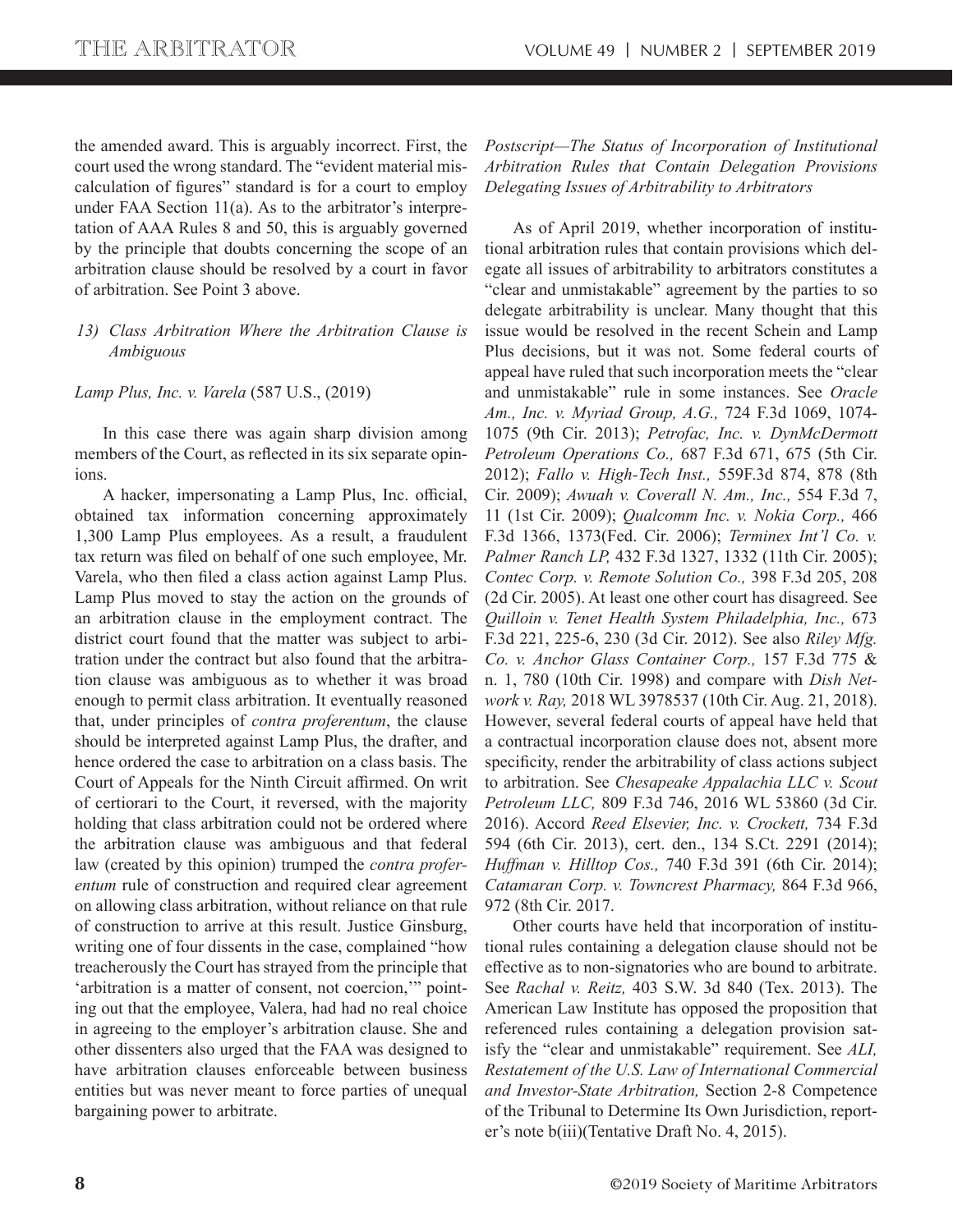It remains unclear how the incorporation/delegation issue will be resolved. There seem to be weighty considerations that incorporation of institutional rules delegating all issues of arbitrability to arbitrators should not meet the "clear and unmistakable" test. This includes the very fundamental notion that arbitration is a significant alteration to the right of trial, appeal and application of governing law and such rights should only be considered to have been waived when a party clearly and knowingly does so. Indeed, as Justice Black noted in his dissent in *Prima Paint,* what is at stake is tantamount to the loss of "due process of law." That should not be lost based on the legal fiction that a clause incorporating lengthy, complicated, institutional arbitration rules constitutes a "clear and unmistakable" waiver of "due process of law" guaranteed in the Constitution. In all events, these issues have spawned no small amount of litigation and, given the sharp divisions in the case law, the outcome of any newly emerging issue concerning arbitrability will be difficult to predict.

## **THE NEXT CHAPTER? . . .**

## **ONE SUPREME COURT ARBITRATION CASE TO WATCH THIS FALL1**

## **By: Steven K. Davidson, Michael J. Baratz, Jared R. Butcher, Molly Bruder Fox, and Bruce C. Bishop, Steptoe & Johnson, Washington, D.C.**

This fall, the US Supreme Court will consider the question of whether the Convention on the Recognition and Enforcement of Foreign Arbitral Awards (New York Convention) permits a nonsignatory to an arbitration agreement to compel arbitration based on the doctrine of equitable estoppel. This is an important issue in many different commercial contexts. When parties to a contract with an arbitration clause enter into other relationships with other nonsignatories (for example, a subcontractor or supplier), it is not always clear whether disputes involving those nonsignatories are arbitrable. If the crux of the dispute is the failed performance of a nonsignatory, this creates a potential barrier to arbitration. The US Supreme Court now has a chance to clarify this issue in *GE Energy Power Conversion France SAS, Corp. v. Outokumpu Stainless USA, LLC.*

Petitioner GE Energy is a French company that manufactured motors for delivery to respondent Outokumpu Stainless USA, the operator of a steel plant in Alabama. Outokumpu installed the motors in its plant, but they later failed. Outokumpu ultimately sued GE Energy in Alabama state court, at which point GE Energy removed the case and filed a motion to compel arbitration. The problem was that GE Energy was a subcontractor and did not have a direct contractual relationship with Outokumpu. Thus, GE Energy invoked the arbitration clause in the contract between Outokumpu and the general contractor, arguing that Outokumpu was equitably estopped from avoiding arbitration because it signed an agreement containing an arbitration clause and the case was within the scope of that clause because Outokumpu's claim "arose out of" the agreement.

GE Energy prevailed at the district court. However, the Eleventh Circuit Court of Appeals reversed. The Court of Appeals focused on whether there was a sufficient agreement in writing for purpose of the New York Convention, which is enforceable in the United States through Chapter 2 of the Federal Arbitration Act (FAA). Article II of the New York Convention provides that "[t]he term 'agreement in writing' shall include an arbitral clause in a contract or an arbitration agreement, signed by the parties or contained in an exchange of letters or telegrams." Construing this provision, the Court of Appeals held that "to compel arbitration, the Convention requires that the arbitration agreement be signed by the parties before the Court or their privities." Thus, the Court reversed the District Court's decision.

The Eleventh Circuit's decision exacerbates an existing circuit split by joining the Ninth Circuit Court of Appeals in holding that nonsignatories cannot enforce arbitration agreements under the New York Convention. *See Yang v. Majestic Blue Fisheries, LLC,* 876 F.3d 996 (9th Cir. 2017). Conversely, both the First and Fourth Circuit Courts of Appeals have reached the opposite conclusion. *See Sourcing Unlimited, Inc. v. Asimco Int'l, Inc.,*  526 F.3d 38 (1st Cir. 2008); *Aggarao v. MOL Ship Mgmt. Co.,* 675 F.3d 355 (4th Cir. 2012). In a similar situation in a case litigated by Steptoe, the Second Circuit Court of Appeals determined that nonsignatories could not compel arbitration because Swiss law controlled and Swiss law did not permit nonsignatories to invoke arbitration agreements. See *Motorola Credit Corp. v. Uzan,* 388 F.3d 39,

<sup>1</sup> This article originally appeared at https://www.steptoe.com/ en/news-publications/one-supreme-court-arbitration-case-towatch-this-fall.html and is reprinted here with the permission of the authors.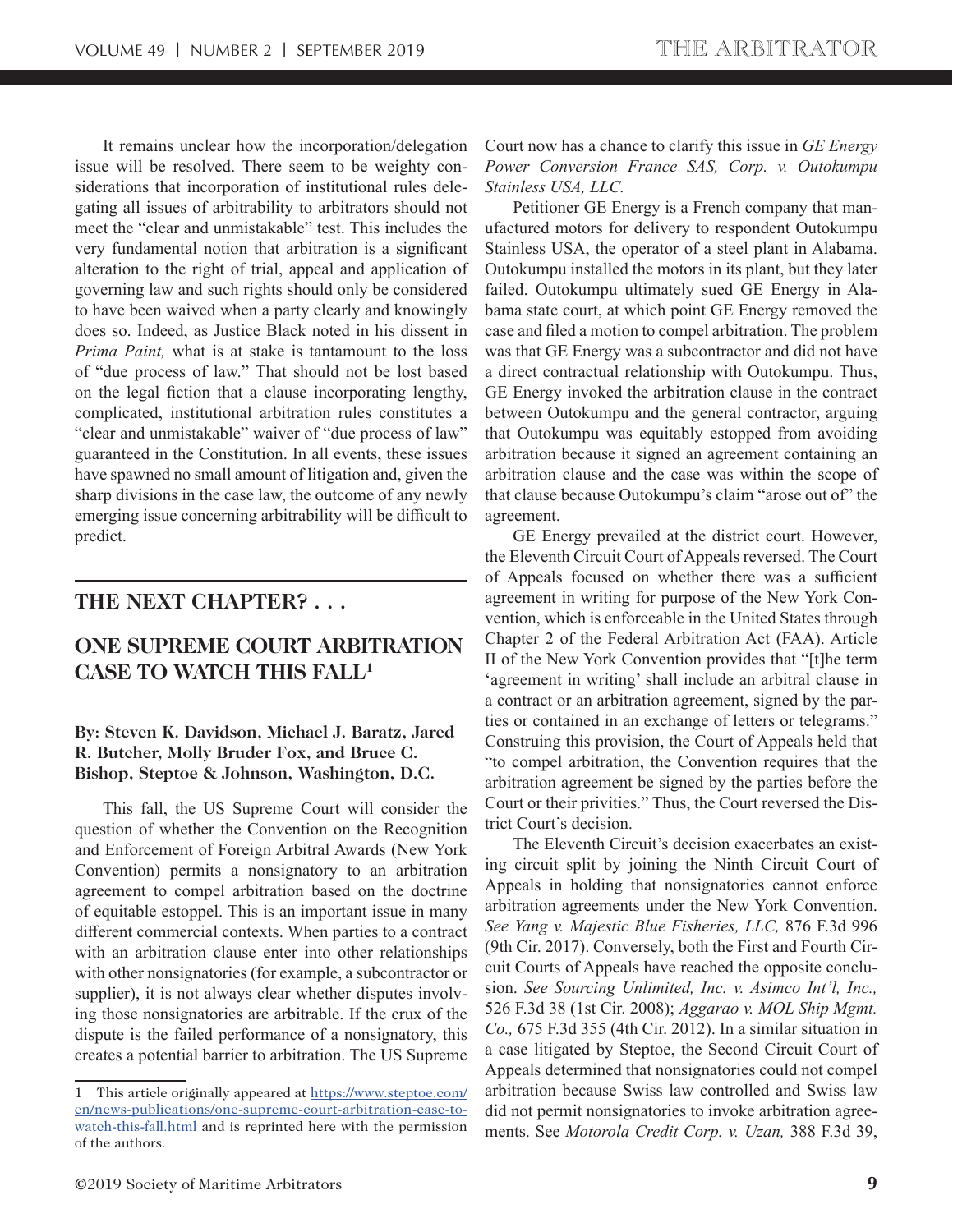52-53 (2d. Cir. 2004). However, the Second Circuit did not foreclose the possibility of compelling nonsignatories to arbitrate under the New York Convention, and subsequent decisions of district courts in that circuit have determined that "a nonsignatory may be bound to arbitrate pursuant to several different common law principles arising under contract and agency law." *See Trina Solar US, Inc. v. JRC-Servs. LLC,* 229 F. Supp. 3d 176, 185 (S.D.N.Y. 2017); *see also Thomson–CSF, S.A. v. Am. Arbitration Assoc.,*  64 F.3d 773, 776 (2d Cir. 1995) (recognizing five theories for binding nonsignatories to arbitration agreements: 1) incorporation by reference; 2) assumption; 3) agency; 4) veil-piercing/alter ego; and 5) estoppel).

The key distinction has been the willingness of US courts to use equitable estoppel to compel arbitration under an agreement even though the party seeking to enforce arbitration did not sign the agreement. This use of equitable estoppel is common in domestic arbitration agreements, which are subject to Chapter 1 of the FAA and US common-law doctrines for enforcing contracts. Foreign arbitration agreements, however, are subject to Chapter 2 of the FAA and the New York Convention.

This case squarely presents an important issue not just for arbitration practitioners, but also for any company that engages in cross-border commercial transactions. These transactions frequently involve performance by parties that are not actual signatories to the contract at issue. These include important roles in commercial transactions, such as sureties, sub-contractors, lenders, and third-party beneficiaries. If the Supreme Court agrees with the Eleventh Circuit's view, it will be harder to enforce arbitration agreements that fall under the New York Convention, and nonsignatories that are involved in the underlying commercial transaction may need to take additional steps to avoid being unexpectedly subject to suit in a foreign court.

## **WHAT IS A REASONED AWARD?1**

## **By: Gilbert A. Samberg, Mintz, New York**

It is not unusual for an arbitration agreement to require, expressly or impliedly, a "reasoned award." Indeed, that is very likely. And if the parties have stipulated that any award is to be "reasoned," an arbitrator who fails to satisfy that requirement arguably is exceeding his/ her powers by rendering an award in a non-compliant form, thereby making it vulnerable to vacatur under FAA  $§ 10(a)(4)$ . So, what is a "reasoned" award?

In *Smarter Tools, Inc. v. Chongqing SENCI Import & Export Trade Co.,* 2019 U.S. Dist. LEXIS 50633 (S.D.N.Y. Mar. 26, 2019), it was undisputed that the parties had requested a "reasoned award," but the award in question was found lacking in that regard.

The underlying dispute concerned sales by SENCI (a Chinese company) to STI (a Virginia corporation) of thousands of a particular model gas-powered inverter generator. STI maintained that it had required that the generators be compliant with both EPA and California air standards, but that they were not. SENCI disputed both points. STI claimed that because the generators were not compliant, it was (i) forced to end sales of the generators in the U.S. and (ii) fined \$507,000 for selling non-compliant generators in California. *Id.* at \*2. STI also alleged that SENCI unilaterally cancelled previously-placed orders for generators. This was also denied. It was undisputed, however, that STI failed to pay SENCI for some of the delivered generators. *Id.*

The purchase orders for the generators provided for arbitration of disputes in New York "under the International Commercial Dispute Resolution Proceedings of the [AAA]." *Id.* at \*3. Accordingly, SENCI commenced arbitration to recover over \$3 million owed for delivered generators. *Id.* STI counterclaimed, alleging that "many of the generators received were defective" and non-compliant with California and EPA (national) standards. *Id.* On that basis, STI sought to recover for (i) the fine it paid to California, (ii) costs associated with storing and returning unsaleable generators, (iii) lost profits, and (iv) damage to STI's "goodwill." *Id.* at \*3.

The arbitrator awarded SENCI approximately \$2.4 million, considering that to be the net balance due after credit for generators that were returned to SENCI, commenting that SENCI's claims were "well-founded and supported by the evidence." *Id.* at \*4.

In contrast, the arbitrator gave short shrift to STI's counterclaims, in effect dismissing them entirely on the basis that (i) he did not find evidentiary support for STI's claims and (ii) he did not find the testimony of STI's expert witness to be credible (and he therefore "excluded" that testimony). *Id.* at \*4-\*5. But, among other things, the award "ma[de] no finding as to whether any generators provided by SENCI were defective or non-compliant, nor whether SENCI unilaterally cancelled scheduled deliveries." *Id.* at \*5.

<sup>1</sup> This article originally appeared at https://www.mintz.com/ insights-center/viewpoints/2196/2019-04-what-reasoned-arbitration-award, and is reprinted here with the permission of the author.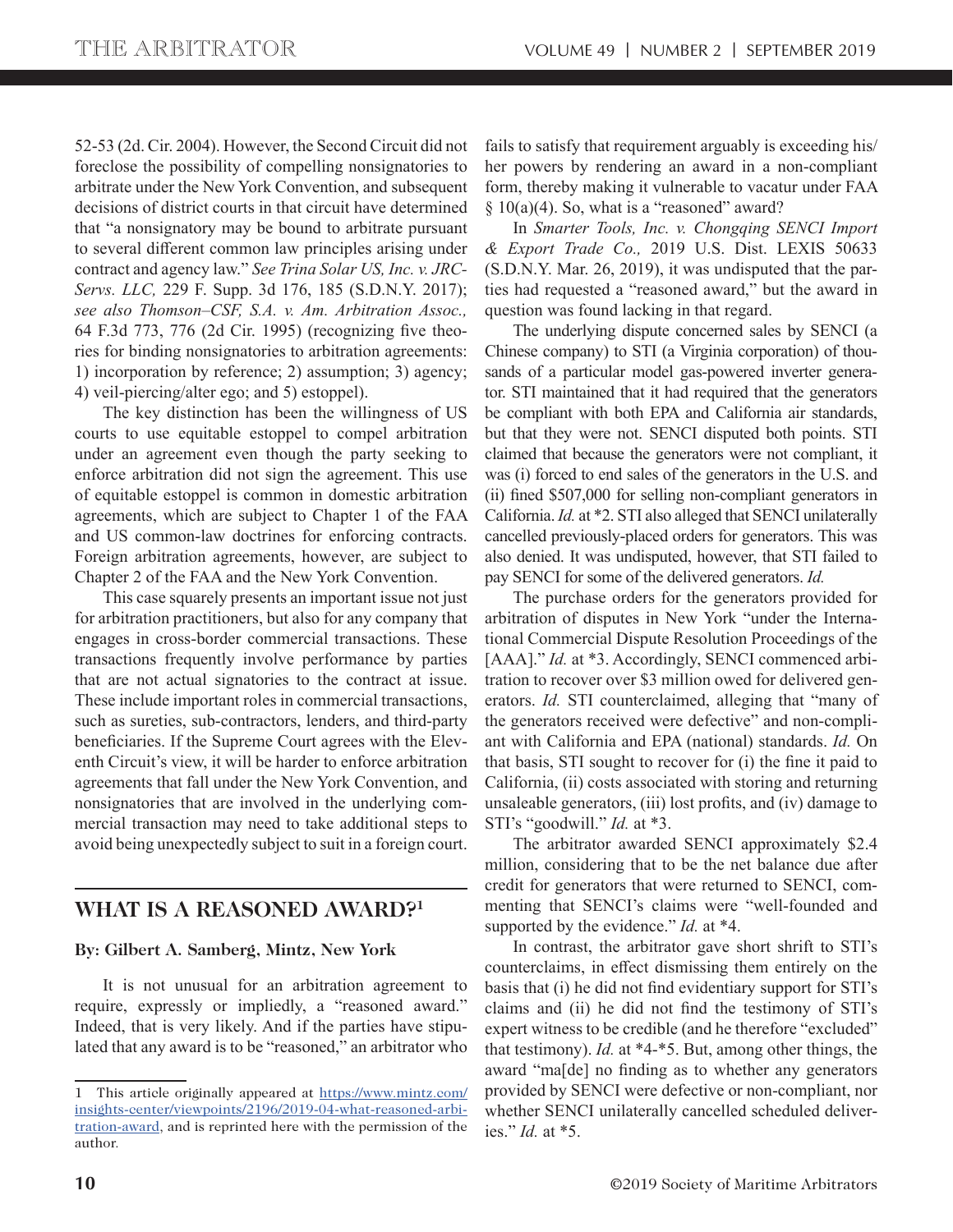On ensuing cross-motions to confirm and to vacate, the Court recognized that its review of the award should be extremely deferential to the arbitrator, and that "[o]nly a 'barely colorable justification for the outcome reached' by the arbitrator is necessary to confirm" an award. Id. at \*6. Indeed, the Court noted that an award should be confirmed if a ground for the arbitrator's decision "can be inferred from the facts of the case." *Id., citing D.H. Blair & Co., Inc. v. Gottdiener,* 462 F.3d 95, 110 (2nd Circuit 2006). The Court furthermore acknowledged that a party seeking to vacate an arbitral award has a very high burden of persuasion. Id. at \*6.

STI had moved to vacate the award on the basis that, among other things, "the arbitrator exceeded its authority in failing to issue a reasoned award…" *Id.* at \*7. The Court recognized that an arbitrator generally need not explain the rationale for an award, but that parties may contract to require arbitrators to issue more detailed awards. *Id.* at \*7-\*8. It was undisputed that the parties had requested a reasoned award in this instance. *Id.* at \*8.

The rule in the Second Circuit is that a "reasoned award" is something more than a line or two of unexplained conclusions "but something less than full findings of fact and conclusions of law on each issue raised before the panel." *Id.* at \*8, c*iting Leeward Const. Co., Ltd. v. Am. Univ. of Antigua – College of Medicine,* 826 F.3d 634, 640 (2nd Circuit 2016). Therefore, what was required was the basic reasoning on the central issue or issues raised, but not an exploration of every argument made by the parties. *Id.* at \*8. The Court concluded that the award in question did not meet that standard "because it contains no rationale for rejecting STI's claims." *Id.* at \*8.

The Court pointed in particular to the arbitrator's conclusory dismissal of STI's counterclaims without describing a basis for that decision. See *Id.* at \*9. The Court opined that "the arbitrator was not obliged to discuss each piece of evidence presented by STI, [but] he must at least provide some rationale for the rejection of STI's overall argument for [SENCI's] liability." *Id.*

The Court furthermore noted that precedent in the Southern District holds that "an arbitrator exceeds his or her powers when the arbitrator renders a form of award that does not satisfy the requirements the parties stipulated to in the arbitration agreement." *Id.* at \*10. In this case the parties agreed that the award should be "reasoned," but the award in question was not.

However, the Court concluded that the proper remedy was not *vacatur* of that award, but rather to remand the matter to the arbitrator "so that he can issue a 'reasoned award' in accordance with the parties' agreement." *Id.* at \*13-\*14. The Court thus determined that a remand for clarification of findings would better facilitate the purpose underlying arbitration: "to provide parties with efficient dispute resolution, thereby obviating the need for protracted litigation." *Id.* at \*13, citing *T. Co. Metals, LLC v. Dempsey Pipe & Supply, Inc.,* 592 F.3d 329, 342 (2d Cir. 2010).

We note that the "reasoned award" requirement is ubiquitous, either based on an express provision in the operative arbitration clause or on the adoption, and thus incorporation by reference, of the rules of a principal arbitration administrative organization. *See, e.g.,* LCIA Arbitration Rules Art. 26.2 ("The Arbitral Tribunal shall make any award in writing and, unless all parties agree in writing otherwise, *shall state the reasons* upon which such award is based."); ICC Arbitration Rules Art. 32(2) ("The award *shall state the reasons* upon which it is based."); SIAC Arbitration Rule 32.4 ("The Award shall be in writing and shall state the reasons upon which it is based unless the parties have agreed that no reasons are to be given.")

Notably, the Commercial Arbitration Rules of the American Arbitration Association present an exception. See AAA CAR-46(b) ("The arbitrator need not render a reasoned award unless the parties request such an award in writing prior to appointment of the arbitrator or unless the arbitrator determines that a reasoned award is appropriate.") Indeed, even the international arbitration rules of the same organization, administering under the name International Centre for Dispute Resolution, require a reasoned award. See ICDR Arbitration Rules Art. 30(1) ("The tribunal *shall state the reasons* upon which an award is based, unless the parties have agreed that no reasons need be given.")

## **NOTES ON DECISIONS FROM ACROSS THE POND**

#### **By: LeRoy Lambert, SMA Member, New York**

In *Aprile SPA v Elin Maritime Ltd ("The Elin")*  [2019] EWHC [1001] (Comm), the High Court in London had to determine liability for damage to deck cargo carried on deck pursuant to an express clause describing the cargo and stating "of which 70 pckgs as per attached list loaded on deck at shipper's and/or consignee's and/or receiver's risk; the carrier and/or Owners and/or Vessel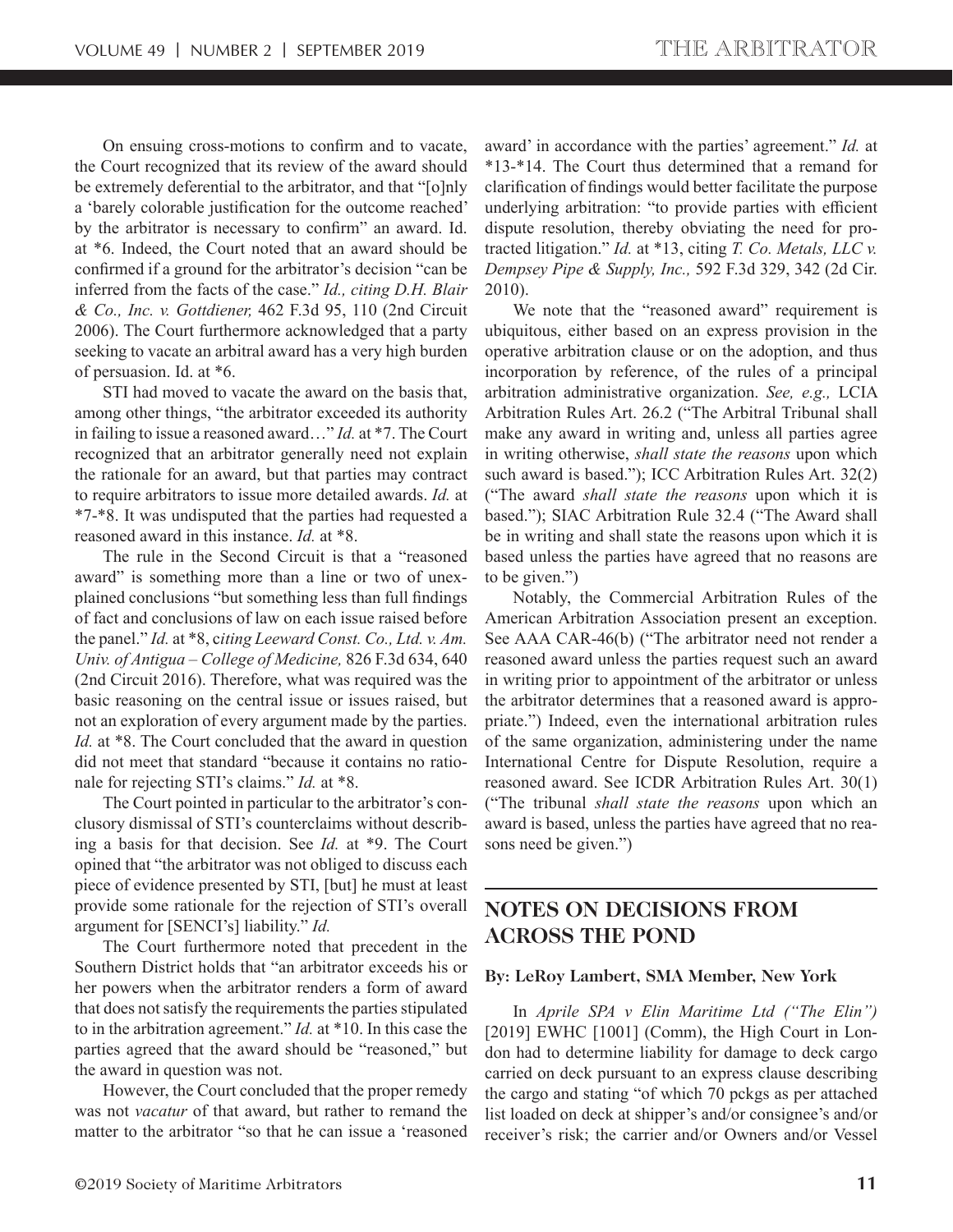being not responsible for loss or damage howsoever arising." The court held that "howsoever arising" was clear and excluded liability even if the carrier was at fault, be it negligence or unseaworthiness. The clause did not run afoul of Hague or Hague-Visby because goods carried on deck and stated to be carried on deck are not "goods" with the meaning of those rules; the parties are free to contract as they wish with respect to liability for goods so carried. Assuming carriage was to or from the US, the Harter Act would require a different result. Under the Harter Act, clauses purporting to relieve the carrier from liability for its own negligence are "null and void and of no effect." Unlike Hague/Hague-Visby, the Harter Act does not exclude deck cargo. *Saudi Pearl Insurance Co. v. M.V. Aditya Khanti,* U.S. DIST LEXIS 7663 (S.D.N.Y. 1997).

# **IN MEMORIAM: MICHAEL A. VAN GELDER (1922-2019)**

## **By: Lucienne Bulow, A. J. Siciliano, and Klaus C. J. Mordhorst**

The SMA is saddened to report the passing on March 8, 2019, of one of its earliest and beloved members, Michael A. van Gelder. Michael was often heard to boast that he was the 14th person to be admitted to SMA membership. But he also twice (1971-1974 & 1979-1982) served as its President and was a member of the Board of Governors for nearly twenty years. Having been founded in 1963, the SMA was very much in its infancy when Michael arrived on the scene a short one year later. Michael was a contemporary of and well known to all the SMA's founders. With more than 300 published awards to his credit, Michael has had a profound influence on both the SMA and the development of maritime arbitration in the port of New York.



*his signature smile.*

Born July 7, 1922, in London, Michael was educated at Bradfield College in England and served in the British Armed Forces from 1940 to 1946, achieving the rank of Captain in the Parachute Brigade of the Indian Army. Michael's career in shipping began in 1946 when he joined the shipowning division in Paris of Louis Dreyfus et Cie. It was there Michael met and developed his lifelong friendship with SMA founder and future President John P. Besman.

During the next 18 years, Michael continued working for Dreyfus in Paris, London, and New York. From 1964 to 1968 Michael was a Vice President of Titan Industrial Corporation, a New York based importer and exporter of steel products. In 1968 he joined East West Chartering Corporation, New York, as Vice President Chartering, primarily chartering U. S. PL 480 cargoes to Pakistan.

In 1972 Michael and two partners established Troyman Chartering, Inc., in New York. This company brokered for various clients, moving steel, grain, and other commodities. After liquidating Troyman Chartering in 1980, Michael's primary activities were as an active maritime arbitrator and President of the SMA. That work caught the attention of the American Arbitration Association, whose management asked and Michael agreed to serve as one of its directors from 1981 to 1984.

Michael was also instrumental in initiating the International Congress of Maritime Arbitrators (ICMA). In 1972, while riding the Moscow underground, Michael, Cedric Barclay (the famed London maritime arbitrator and future president of the LMAA), Clifford Clark (also a future president of the LMAA), Roger Jambu-Merlin (then president of the Chambre Arbitrale Maritime de Paris), and Russian professors Sergei Lebedev and George Maslov, agreed to stage the very first ICMA in Moscow. Michael was a frequent attendee and welcomed contributor to subsequent ICMAs.

His stature as an international advocate for maritime arbitration was brought home at the ICMA XII which took place in Paris in June 1996. There the Paris delegation presented a surprised and emotional Michael with a commemorative citation in recognition of his many contributions to the promotion of international maritime arbitration.

In March 2020, ICMA XXI will take place in Rio.

Those of us who had the good fortune to know and work with Michael can attest to his personal and professional integrity as well as his tireless devotion to the SMA.

This was a very special man and dear friend who will be fondly remembered and sorely missed. *Michael at leisure sporting*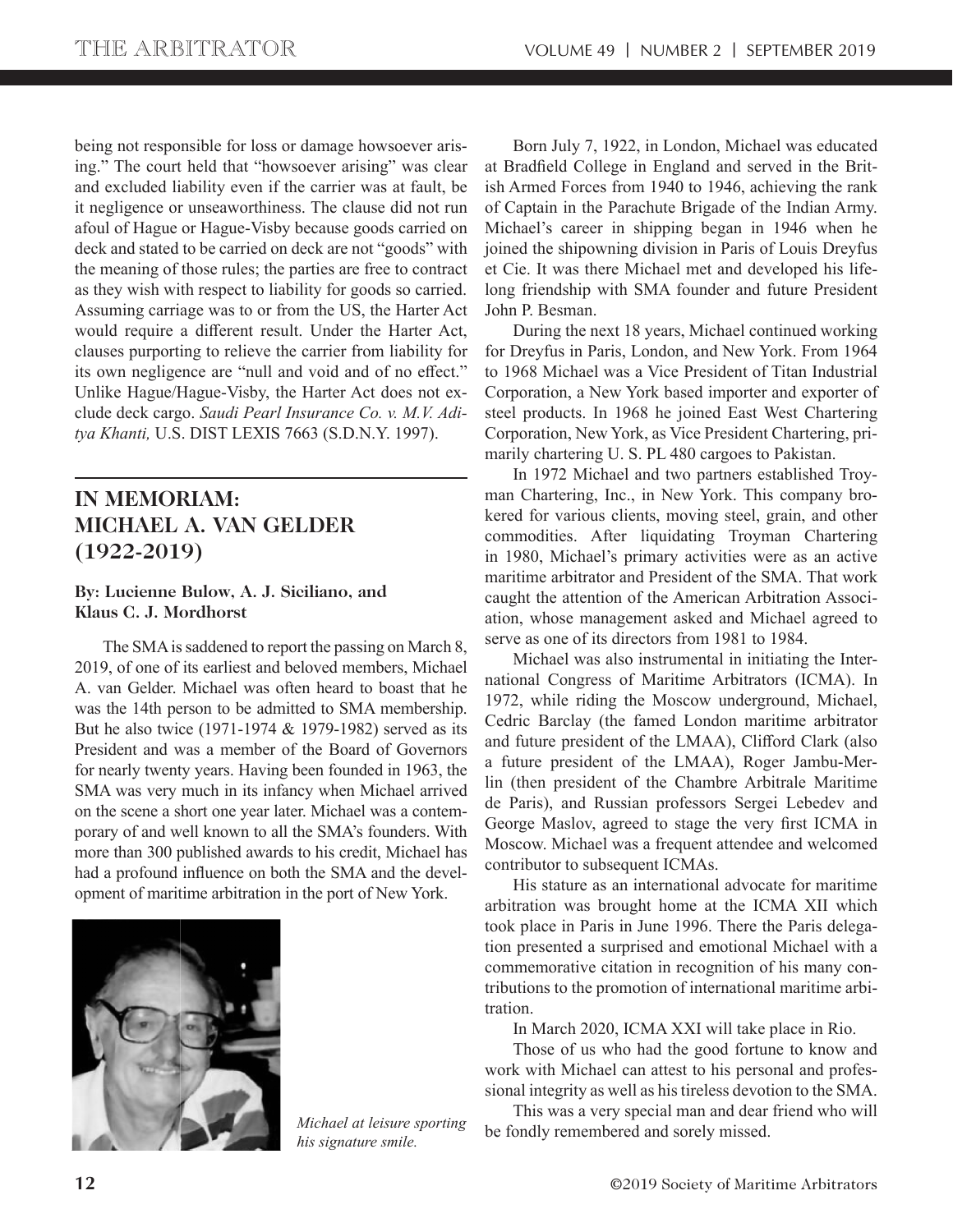## **MONTHLY LUNCHEONS**

Molly McCafferty is again chairing the monthly luncheons and has announced the schedule of monthly luncheons for 2019-2020. Check the calendar link on the SMA website, http://www.smany.org/calendar-luncheon-list.html.

Join us on Tuesday, October 8, at noon, at 3 West Club, 3 West 51st Street. Chip Birthisel of Hamilton, Miller & Birthisel in Miami will speak on the topic: "Why Are Yacht Claims Different"?

## **ARBITRATION IN NEW YORK: IT'S HAPPENING!**

The New York State Bar Association Dispute Resolution section and New York International Arbitration Center have issued a brochure summarizing some of the benefits of choosing New York as the seat for international arbitrations and as the place to conduct arbitral hearings: https://nyiac.org/nyiac-core/wp-content/ uploads/2013/01/Choose-NY-for-IA.pdf

The New York International Arbitration Center (NYIAC) and the New York Branch of the Chartered Institute of Arbitrators (CIArbNY) have announced the formation of their joint New York Arbitration Week Organizing Committee established to launch the first New York Arbitration Week, a 3-day inaugural event November 20-22, 2019: https://ciarbny.org/wp-content/ uploads/2019.07.22-NYIAC-and-CIArbNY-Announce-NY-Arb-Week.pdf. See also this link describing "New York's Inaugural Arbitration Week" events/activities November 20-22, 2019: https://nyarbitrationweek.com.

On November 22, Fordham Law School holds a Conference on International Arbitration and Mediation: https://www.fordham.edu/info/25756/conference\_on\_ international arbitration and mediation

## **LOOSE ENDS**

## *MLA 2020 Meeting in Scottsdale*

The MLA Fall meeting will be at the Gainey Ranch, Scottsdale, Arizona, October 29 - November 2, 2019. It's not too late to sign up: https://mlaus.org/event/mla-fall-2019-meeting.

## *Gencon 2019 (?)*

BIMCO and its Documentary Committee continue to work diligently to announce revisions to the Gencon by the end of this year.

## *ICMA XXI in Rio March 8-13, 2020*

ICMA XXI in Rio will take place 8-13 March 2020. The time to mark your calendars is past, time now to register! -- https://www.icma2020.com.

#### *Friends and Supporters*

We are grateful for the new and renewed support shown by our Friends and Supporters in recent months. Let's keep it going!

#### *Craig S. English (1949-2019)*

We were also saddened to learn of the death on June 9, 2019, of Craig S. English, a well-liked and respected member of the maritime bar. Craig served in the United States Coast Guard, worked in the Admiralty Branch of the US Department of Justice, and went into private practice in 1983 with Chalos English & Brown and then at Kennedy, Lillis, Schmidt & English. His obituary can be read at https://www.legacy.com/obituaries/name/ craig-english-obituary?pid=193081354.

#### *Thanks!*

Thanks to those who responded to our ongoing call for articles of interest, and (as always) to Tony Siciliano in particular. The Arbitrator has a long history of providing timely and relevant articles and information to the maritime arbitration community in New York and around the world. We need your continued support! If you have articles and ideas to contribute to future editions, please let us know. Also, we welcome your feedback. Please do not hesitate to contact us, leroy.lambert@ctplc.com or dick.corwin@icloud.com or r.jadhav.0005@outlook. com. Thank you.